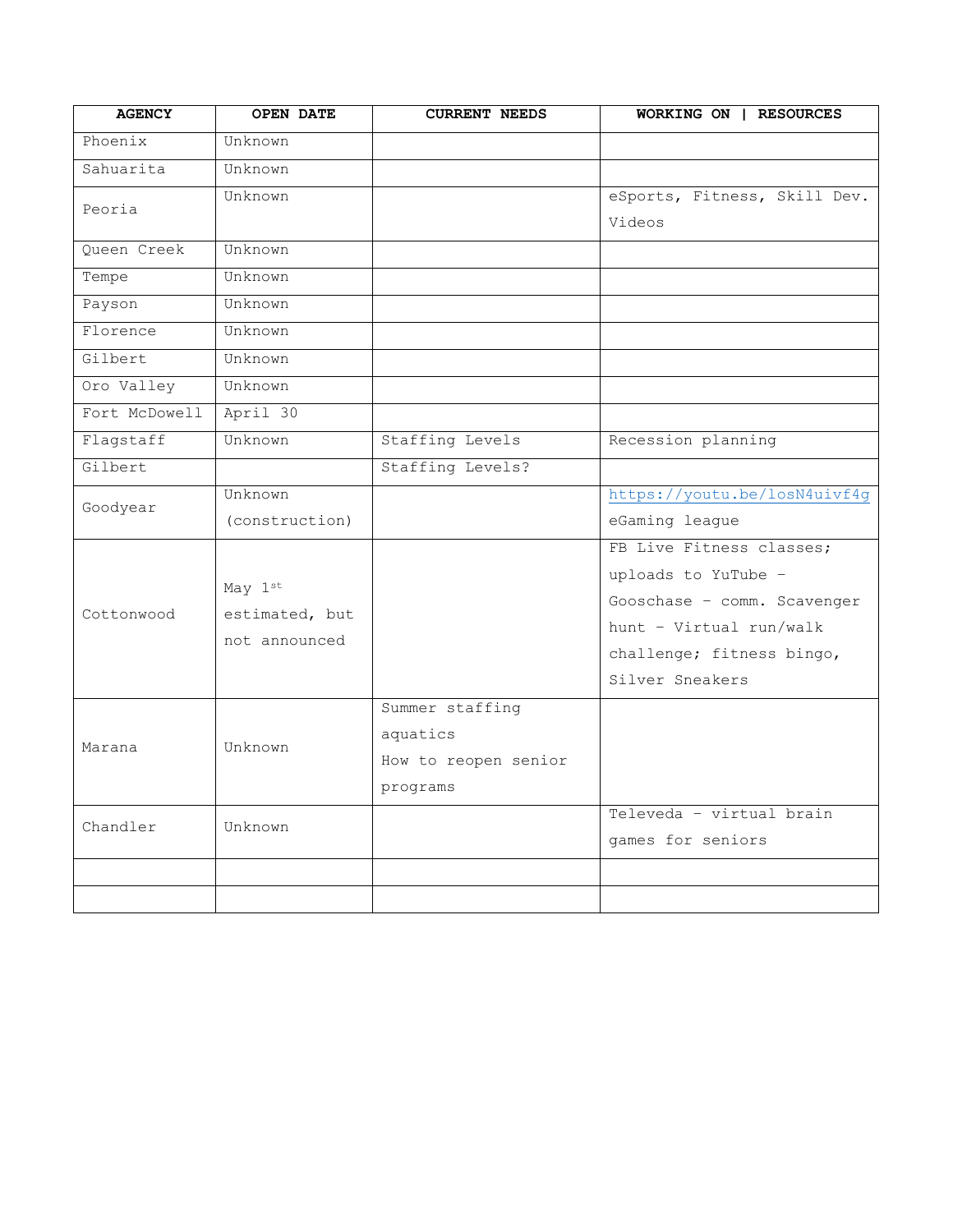niesha.whitman: too much to get my camera set up being lazy... Evelyn McNeill: I can hear now paulac: i can hear now Tonyb: I am here but have no video, but can see, hear and talk with everyone Tonyb: That is Tony B from Chandler Liddie MacNeil: I can't hear Mike Beadle: Kevin is my hero Jeneea Jervay-Bush: Liddie MacNeil, were you able to dial in for audio? Jeneea Jervay-Bush: Hi all! Please add your agency or organization in the chat. Jeneea Jervay-Bush: 2. your open date. 3. Your current resource needs. CharK: Town of Gilbert Stacia Holmes: Stacia Holmes - City of Phoenix - No open date yet Eliza Hoffman: Sahuarita Parks & Recreation - unknown open date Franz Fuhrmann: City of Peoria 2. Open Date=? 3. Working on several resources to provide community. (I.E. eSports, Fitness Plans, Skill Development Videos, etc.) Rodney: City of Tempe Parks and Recreation-Facilities-No set open date yet, hoping for June 1st marianne.fulton: Town of Queen Creek. No date has been set yet for reopening Alex Jovanovic: Alex Jovanovic - City of Tempe, no open date, closed until further notice lmoore: Town of Payson- No opened date set yet Megan Cetta: Town of Florence. No open date, closed until futher notice. Tony Salinas: City of Phoenix - No open date - employee camps only Karina Rodriguez: City of Phoenix Parks and Recreation- No set date as of now. closed until further notice. JP LaCroix: Town of Gilbert. Closed until further notice jonschumacher: Town of Oro Valley, no open date as of now paulac: City of Peoria, 2) open date unknown, Kevin: Fort McDowell Yavapai Nation; April 30th reopen Kris Walsh: City of Flagstaff Aquaplex, no open date set, and concern on staff levels. Laura Young: Town of Gilbert, as well David Fierro: City oh Phx - No open date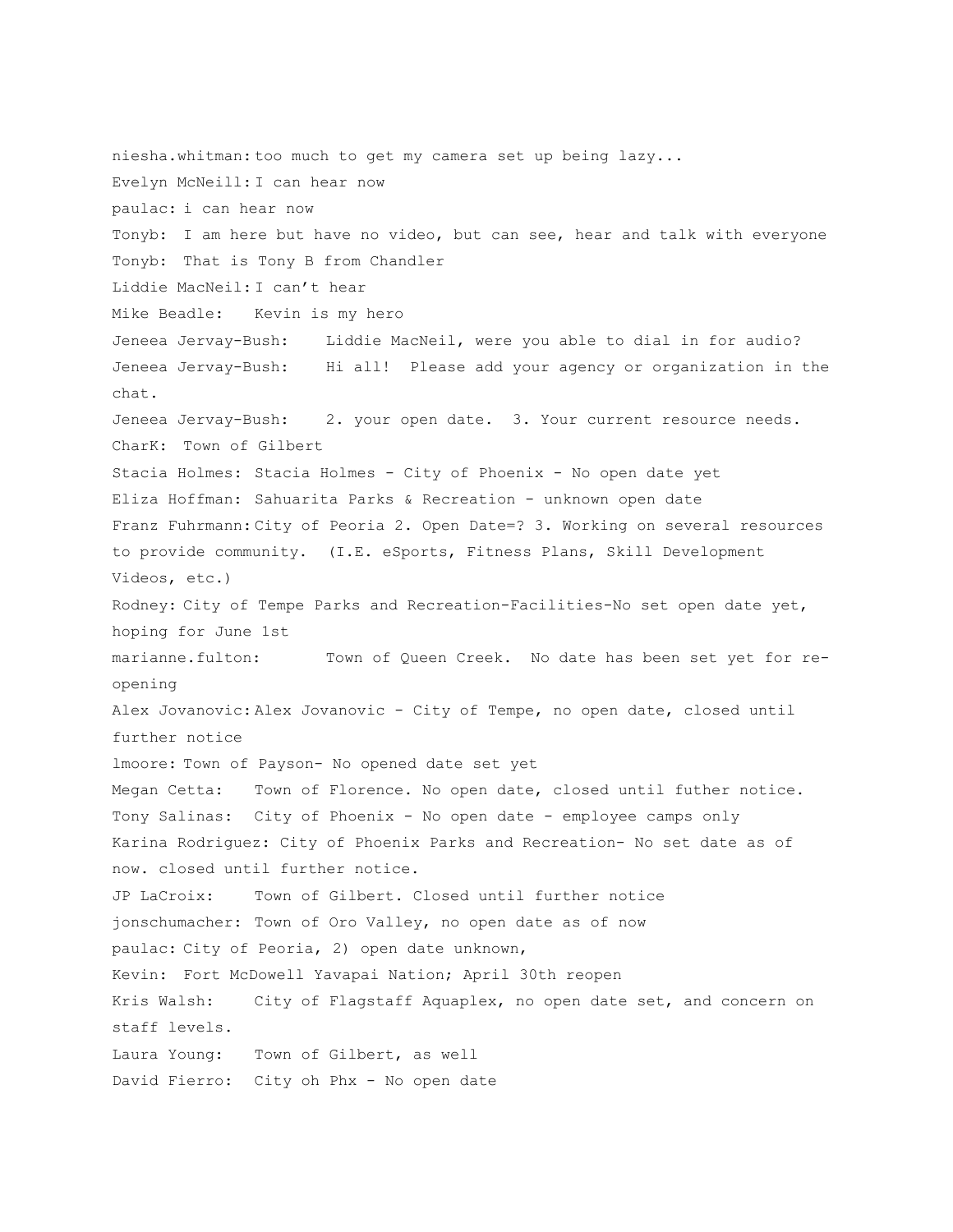Mike Beadle: Mike Beadle - City of Goodyear - recreation facility under construction - no open date Mike Abeyta: City of Flagstaff, no opening date, concern for enough staff as we are on a hiring freeze and starting recession planning hold on any unnecessary purchases. May have reduced hours. Josh Frewin: City of Cottonwood - Shooting for May 1st, but nothing announced yet - we are doing online fitness classes on facebook live and uploading to YouTube for fitness classes. We are also doing a Goosechase community scavenger hunt, Virtual Run/Walk Challenge, Fitness Bingo, etc. paulac: How many views are you getting for your FB live jmudd: Town of Marana - no reopen date. Concerns include summer staffing for aquatics, and how to reopen Senior Program Alicia DiJulio: Depends on time of day, we try to aim early morning, 7 am lunch time and early evening 6 and we get any where from 20-40 paulac: Is that for live or taped classes? Alicia DiJulio: Live Josh Frewin: we have been getting anywhere from 5 - 60 depending on the class type and time Eliza Hoffman: Are you doing prizes for those challenges with points? If so, what are you offering? Josh Frewin: Then more views on YouTube after it is live JP LaCroix: If we end up being shut down longer than anticipated, has anyone considered using their virtual classes as a source of revenue? If so, how do you imagine you'd do this? paulac: With the senior population how are you marketing virtual classes? Jeff Larsen: checking in with other states and cities and what they are doing, challenges, etc. Mike Beadle: We are running an egaming league in the City of Goodyear. We live stream custom games and tournaments. It has been extremely successful. Our first video had 120 viewers on average for a 3 hour stream, and 1200 views since yesterday Josh Frewin: We sent out information to Silver Sneakers promoting our classes and to all members of our Rec Center on finding the schedule for the live classes and how to watch them. Mike Beadle: If anyone wants to check it out: https://youtu.be/losN4uivf4g

David Fierro: Does anyone have any outdoor amenities open - I.e. outdoor pickle ball courts? If so how are you managing play and social distancing?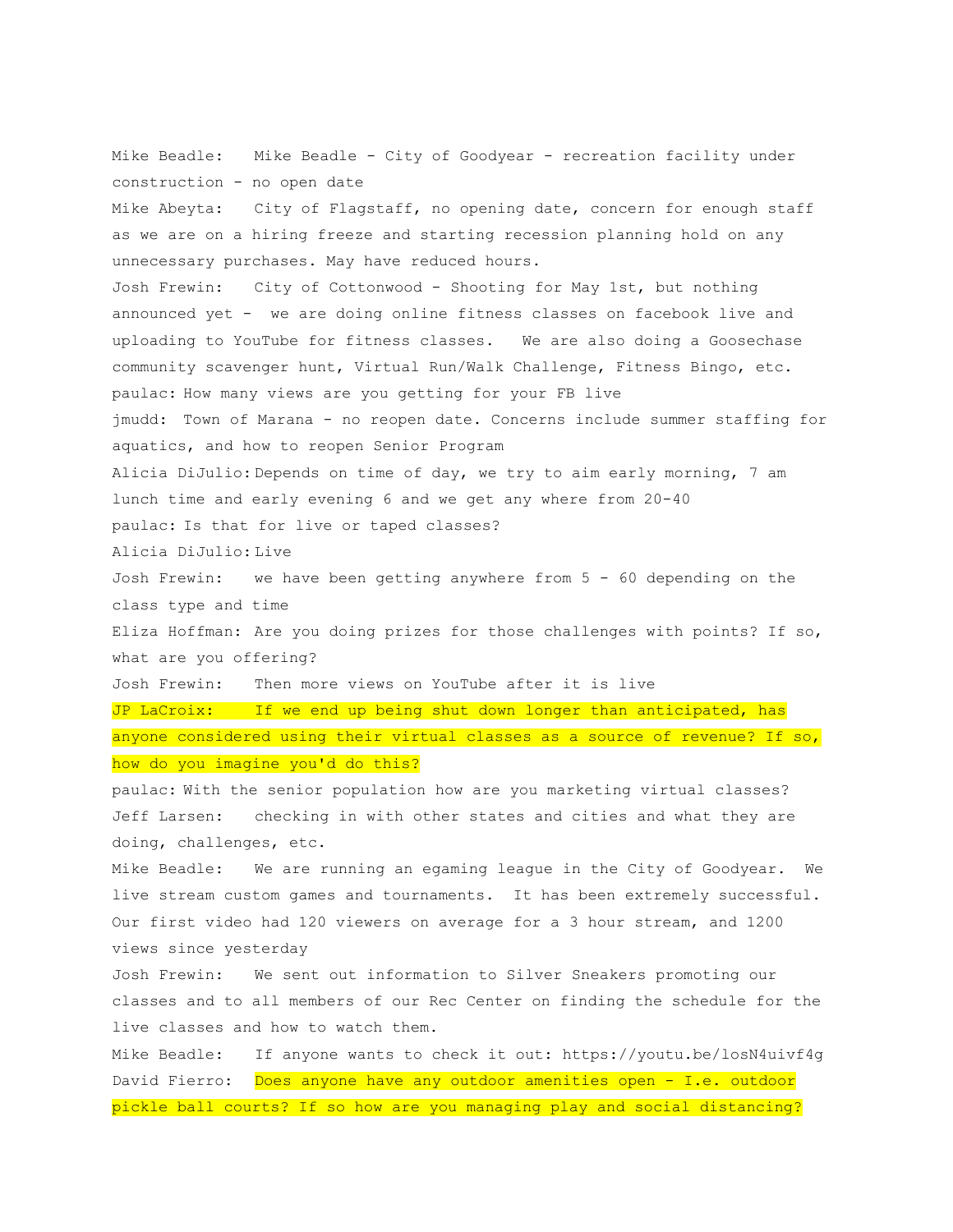Tonyb: City of Chandler works with a group called Televeda for the Seniors - It is all virtual for brain games, etc Franz Fuhrmann: Goodyear's egaming streams are high quality! Kevin: Are facilities limiting the number of people entering the building at one time or monitoring the number of people in each room/area throughout the facility? Are staff included in these numbers? Jeff Larsen: way to go Tony! Jeff Larsen: Jeff Larsen: Every amenity is closed. Deanna Ortiz: City of Goodyear-all amenities are closed! lmoore: Our tennis and pickle ball courts are open at this time. Our open spaces are open. Our ramadas are closed. marianne.fulton: We had to put down sand in the skate park to get them to stop. Karina Rodriguez: Any ideas on those facilities who have a basketball gymnasium and what that would look like when re-opening? Rebecca: Flagstaff: all parks, open space, and trails are open. All park amenities closed except disc golf and ballfields. Eliza Hoffman: Everything is getting really clean! Brandon Washington: https://www.advancedexercise.com/blog/ready-to-reopen/ Larry Binion: We have linked SilverSneakers and Silver & Fit facebook pages on our Virtual Rec Center page to reach those tech savvy seniors. CharK: Much needed facility facelifts are happening! Larry Binion: Brandon, saw that this morning. Good stuff on it. Larry Binion: Char-YES! Franz Fuhrmann: Fitness Resources: openphysed.org/activeschools/activehome shapeamerica.org dreamchasers.org/home fit.sanfordhealth.org Deanna Ortiz: City of Goodyear-our staff are flexible and creative and we have ALL adapted to telecommuting and providing virtual recreation remotely. JP LaCroix: Like many facilities, we supply exercise mats/yoga mats for our patrons in group-ex classes. We are now re-thinking that and are considering asking patrons to start bringing their own mats even once socialdistancing ends. Any thoughts? Franz Fuhrmann: youth sports development apps: homecourt.ai (basketball), technefutbol.com (soccer), dribbleup.com (soccer & basketball) Elektra: Kevin can you share those policies?